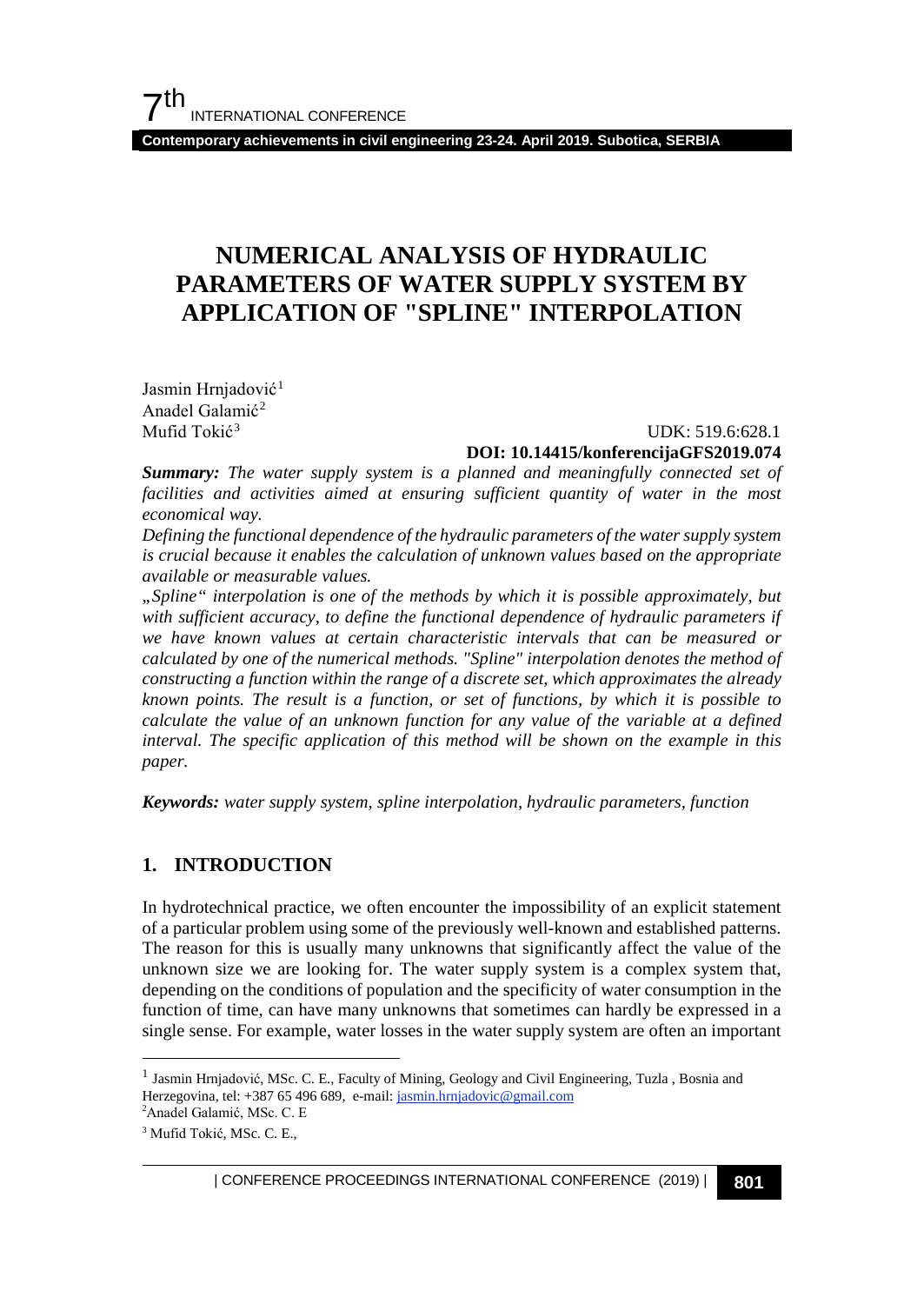# $\overline{\phantom{a}}$ . МЕЂУНАРОДНА КОНФЕРЕНЦИЈА

#### **Савремена достигнућа у грађевинарству 23-24. април 2019. Суботица, СРБИЈА**

problem for every water supply system. It is caused by the durability of pipelines or supporting structures in the system, poor quality construction or illegal connections to the water supply system. These are mostly values that are difficult to express and define numerically, but they can be measured on-site, and based on performed measurements define their dependence on certain influencing factors. The aim of this paper is to find a mathematical form that can numerically express a certain undefined problem in hydrotechnics and to determine unknown sizes based on available or measurable data. One of the mathematical tools for solving this problem is the application of spline interpolation, which makes it possible to define the functional dependence of individual parameters in order to obtain an unknown function value for any value of the variable.

#### **2. INTERPOLATION IN HYDROTECHNICS**

Interpolation in numerical mathematics denotes the method of constructing new points within the range of a discrete set of known points. Interpolation can be applied in engineering to solve many problems, when by sampling or by experimental measurement we can obtain function values for certain values of the variable. Spline interpolation is one of the methods by which it is possible to construct a function that approximately corresponds to known points of a set obtained by measurement, or by some of the known numerical methods. The construction of a curve that passes through already known points is called curve adjustment or regression analysis. "Spline" interpolation is a specific case of curve adjustment in which the curve must flow exactly to known data points.

With good properties, the interpolation polynomial has flaws. One of them is that the increase in the number of measurements increases the degree of polynomial. Spline interpolation resolves this problem so that instead of one polynomial of a large degree, more polynomials of lower degree are used. The application of the cubic spline, shown in this paper, is obtained by associating the two neighboring points with the third-degree curve. Different polynomials of the third degree are used here at each interval and polynomial segments with "smooth" interconnections are adopted.

Cubic spline has the most common application in interpolation, primarily for two reasons. The first is that the third level of the function is relatively low, so the invoices are not too complex. The second is that this level is high enough to describe many engineering problems. The curve of the third-degree polynomial, as a rule, has growth and decay areas, a local minimum and a local maximum and an inflection point. These properties of cubic functions are important in engineering practice because they enable the establishment of a relationship between two dependent variables for different cases:

- when increasing the value of one size, the value of another increases or decreases;
- value of the first size at which the second achieves the smallest, ie the highest value (in an interval);
- value of the first size where the value of the second size passes from accelerated growth to slowed (slow growth in the accelerated, accelerated fall in the slow or slowdown in the accelerated).

In general, for n given points  $(x_l, y_l)$ ,  $(x_2, y_2)$ , ...  $(x_n, y_n)$  we calculate *n* cubic functions  $f_l(x)$ ,  $f_2(x)$ , ...,  $f_n(x)$ , satisfying the following conditions: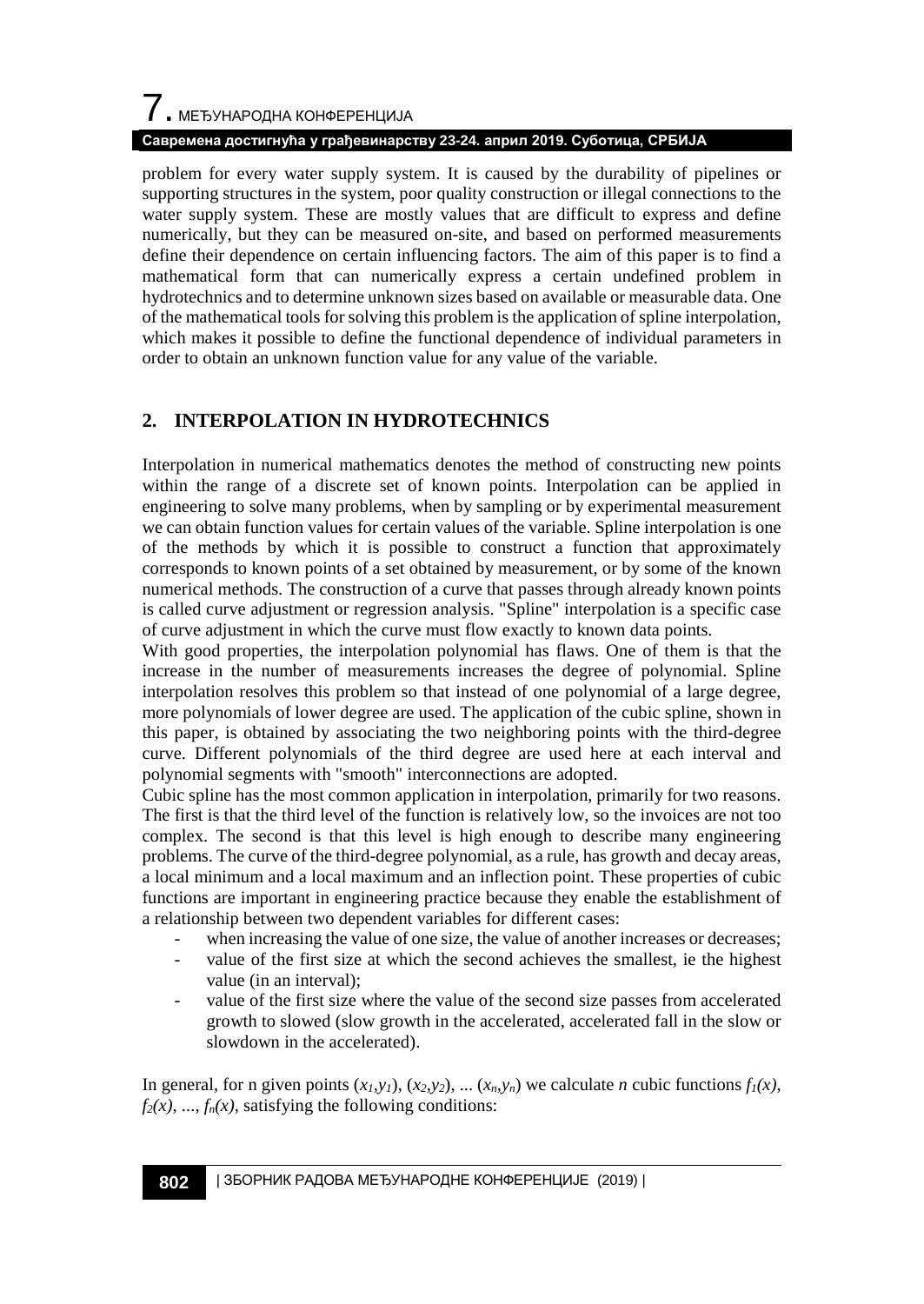#### $7<sup>th</sup>$ INTERNATIONAL CONFERENCE

#### **Contemporary achievements in civil engineering 23-24. April 2019. Subotica, SERBIA**

a) The first cubic function passes through the first and second points, the second passes through the second and third, etc., while the last function passes through the penultimate and last point. This means that, overall, cubic splines will go through all the points.

b) Neighboring cubic functions in the common point have the same first derivatives - this means that there is a tangent to the curve of the cubic spline.

c) Neighboring cubic functions in the common point have equal second derivatives - this means that there are acceleration at the points of interpolation.

d) The spline is uniquely determined. If there is no additional information, it is considered that these are natural conditions:  $f_1''(x_1)=0$  i  $f_n''(x_n)=0$  [9].

In hydrotechnics, there is often a problem that certain values of hydraulic parameters (flow, pressure, flow rate, etc.) can not be accurately calculated or measured under certain conditions. Sometimes it is possible to get these data, but in certain circumstances (at certain time or space intervals), by using some of the known numerical methods or by direct or indirect measurement. Values between known points can be defined using spline interpolation, where the functional dependence of individual parameters is defined, so that for any value of the variable *x* it is possible to calculate the value of *y*.

Below is the application of this method in one section of the pressure pipeline of the water supply system. The mutual dependence of the manometric height (pressure in the pipe) and the diameter of the pipeline is established for the defined conditions. The aim of the research is to make a comparative analysis of explicitly defined functions (based on known forms in hydraulics) and "spline" functions, and to examine their possible coincidence.

#### 3. **EXPLICITLY EXPRESSED DEPENDENCE OF HYDRAULIC PARAMETERS**

As a basis of research and analysis, it was adopted a section of the pressure pipeline of the water supply system, of settlements which currently inhabits about 3 000 inhabitants. There is a newly built water supply system in the settlement, which is designed to get water from an already existing  $500 \text{ m}^3$  tank, which is an integral part of the water supply system of the neighboring settlement. Covered water is pumped through the pumping stations on several angles with three-stage pumping, from which the gravitational supply of distribution lines is envisaged [1].

The number of inhabitants at the end of the planning period or after n-years is defined:

$$
S_b = S_p \left( 1 + \frac{k_p}{100} \right)^n \tag{1}
$$

 $S_p$  - number of inhabitants at the beginning of the planning period

 $k_p$  - population growth rate (in our case 1.0%)

*n* - number of years of the planning period [5]

Based on the calculated number of inhabitants at the end of the planning period, the average daily water consumption is calculated as follows [8]: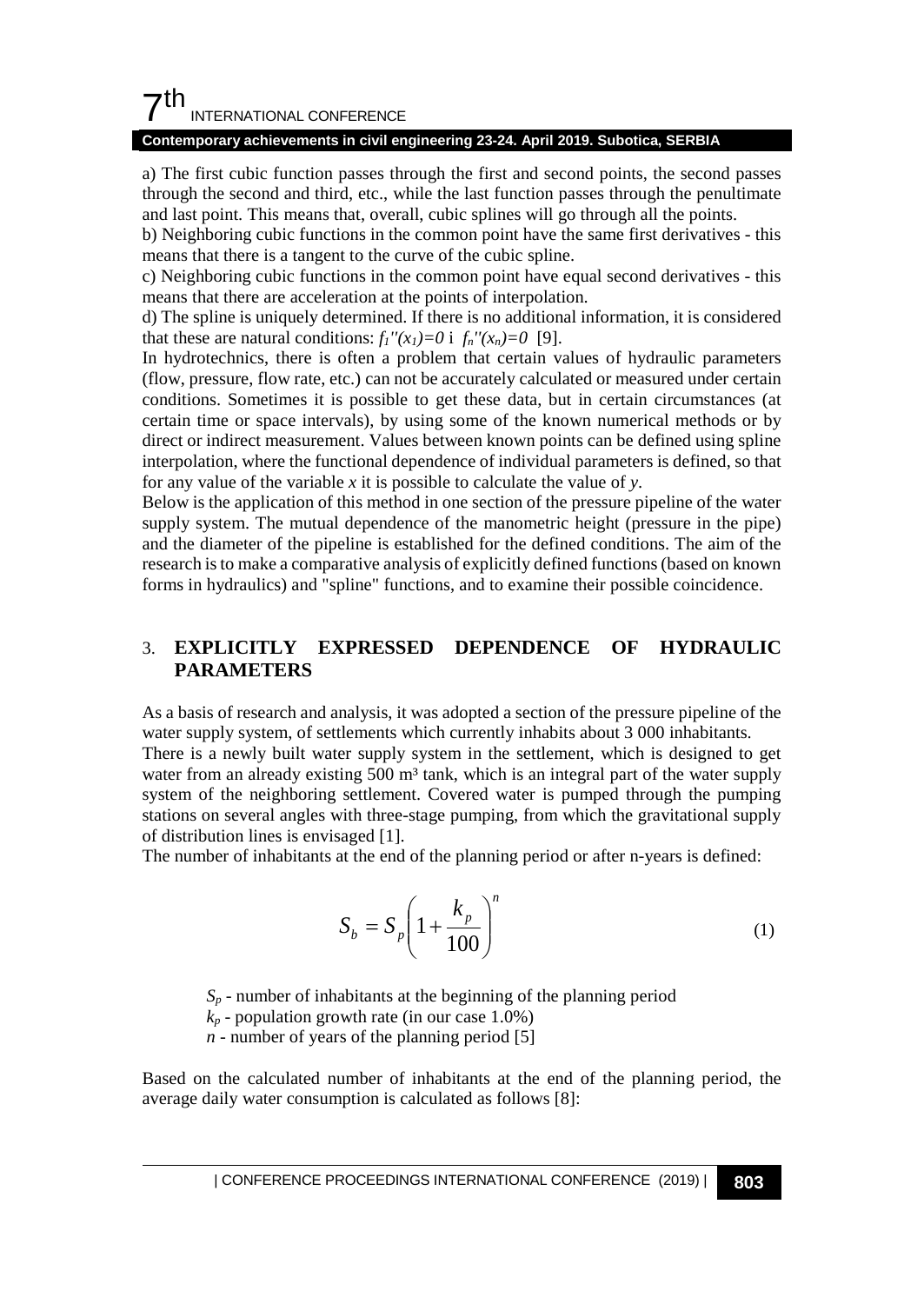$\overline{\phantom{a}}$ . МЕЂУНАРОДНА КОНФЕРЕНЦИЈА **Савремена достигнућа у грађевинарству 23-24. април 2019. Суботица, СРБИЈА**

$$
Q_{sr} = q_{sp} \cdot S_b \tag{2}
$$

 $q_{sp}$  - specific water consumption (l/inh/day)

 $S_b$  - number of inhabitants

The maximum daily water consumption is calculated as follows:

$$
Q_{\max,dn} = Q_{sr} \cdot k_d \tag{3}
$$

while maximum hourly consumption is calculated as follows:

$$
Q_{\max,h} = Q_{sr} \cdot k_d \cdot k_h \tag{4}
$$

*kd -* coefficient of daily nonsingularity

 $k_h$  - coefficient of hourly nonsingularity

The pressure pipeline is dimensioned based on the maximum daily water consumption obtained according to formula (3). The first section of the pressure pipeline, which is the subject of the analysis, is a total length of 4455 m, the height difference between the beginning and the end of the section (geodetic height) is 66.10 m, and it flows 13.0 l / s of water [1].

The total loss of pressure is calculated according to the form [2]:

$$
\Delta H = \lambda \cdot \frac{L}{D} \cdot \frac{v^2}{2g} + \Sigma \xi \cdot \frac{v^2}{2g}
$$
 (5)

Since, in the case of long pipe lines, local losses are negligibly small compared to linear, the previous pattern takes the form [3]:

$$
\Delta H = \lambda \cdot \frac{L}{D} \cdot \frac{v^2}{2g} = \lambda \cdot \frac{L}{D} \cdot \frac{Q^2}{2gA^2} = 0,0826 \cdot \lambda \cdot \frac{L}{D^5} \cdot Q^2 \tag{6}
$$

Therefore, the total manometric height represents the sum of the geodetic height and all the losses on the considered section [4]:

$$
H = H_g + \Delta H \tag{7}
$$

from where, it is obtained the final form for the value of the manometric height in the function of the pipe diameter by adding constant values: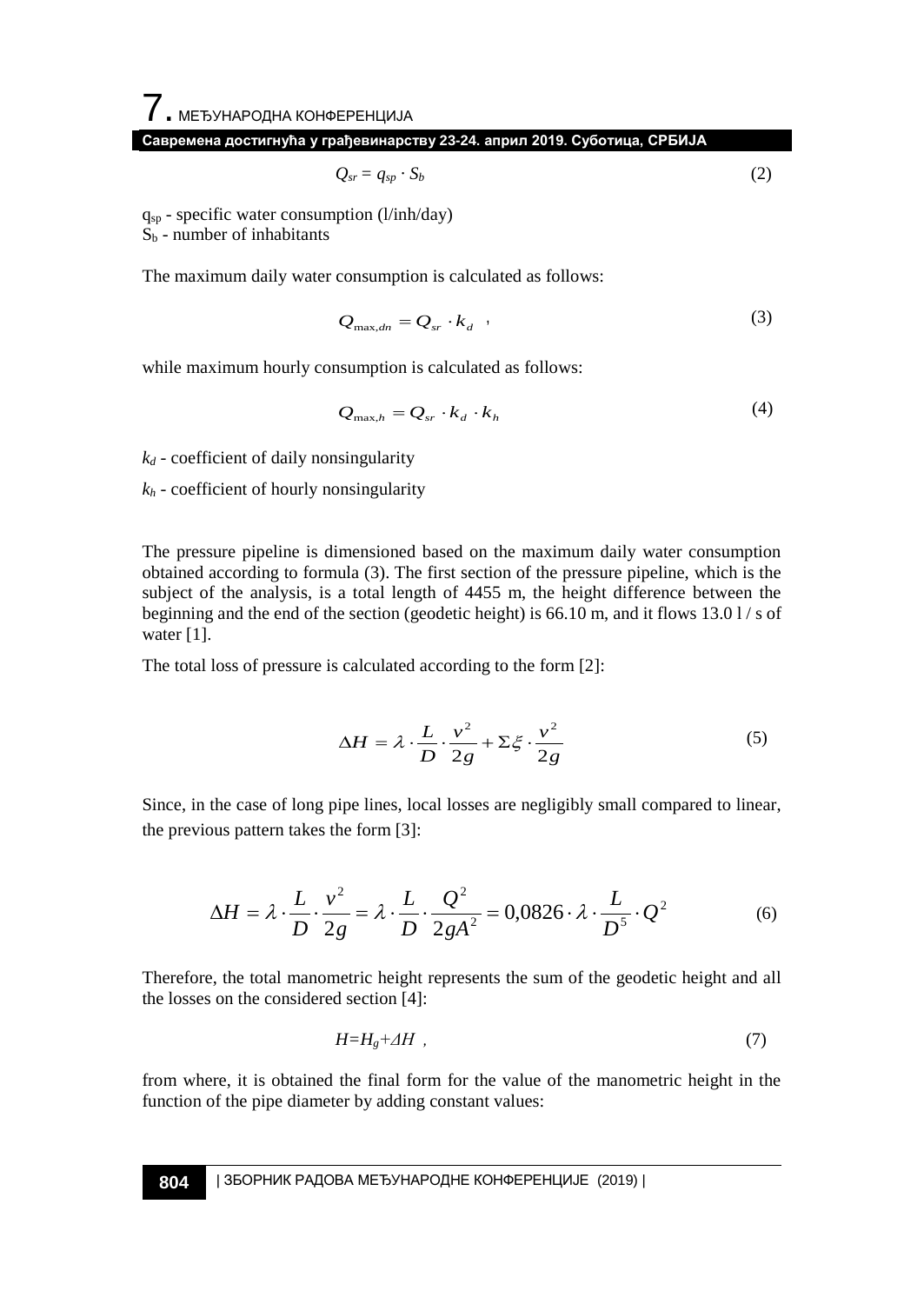#### $7<sup>th</sup>$ INTERNATIONAL CONFERENCE **Contemporary achievements in civil engineering 23-24. April 2019. Subotica, SERBIA**

$$
H=66,10+0,00124 \cdot D^{-5}
$$
 (8)

Based on the defined function (8), for any value of pipe diameter it is possible to calculate the total manometric height on the basis of which is adopted the required power of pumping aggregates for the transport of water [7].

#### **4. SPLINE INTERPOLATION OF FUNCTION**  $H = f(D)$

In order to define spline functions at an interval, it is necessary to define some of known points at the considered interval. In this case, the variable is the diameter of the pipeline *D*, while the value of the function is the total manometric height *H*. If we assume some values of the variable, i.e. the usual pipe diameters, and based on the expression (8) we define the value of the function for the given known values of the variable, we obtain the data shown in *Table 1*.

*Table 1: Dependence of the manometric height and pipe diameter*

| Rated pipe diameter<br>DN | Internal diameter<br>$\mathbf{D}$ (mm) | <b>Manometric heigh</b><br>H(m) |
|---------------------------|----------------------------------------|---------------------------------|
| 10                        | 96.8                                   | 212.44                          |
| . 60                      | 141.0                                  | 88,41                           |
| 200                       | 176,2                                  | 73.42                           |
| 250                       | 220.4                                  |                                 |

If there is data  $(D_i, H_i)$  for  $i = 0, 1, ..., n$  such that  $D_0 < D_1 < ... < D_n$ , then there is a unique cubic interpolation splines  $S(D) = Si(D)$  defined by the form: [6]

$$
S_i(D) = a_{i\text{-}1} + b_{i\text{-}1}(D-D_{i\text{-}1}) + c_{i\text{-}1}(D-D_{i\text{-}1})^2 + d_{i\text{-}1}(D-D_{i\text{-}1})^3
$$
\n(9)

Where  $a_{i-1} = H_{i-1}$ , and the other constants are defined by the forms:

$$
b_{i-1} = \frac{H_i - H_{i-1}}{h_i} - \frac{h_i}{3} (c_i + 2c_{i-1})
$$
\n(10)

$$
h_i \cdot c_{i-1} + 2(h_i + h_{i+1})c_i + h_{i+1} \cdot c_{i+1} = \frac{3(H_{i+1} - H_i)}{h_{i+1}} - \frac{3(H_i - H_{i-1})}{h_i}
$$
(11)

$$
d_{i-1} = \frac{c_i - c_{i-1}}{3h_i} \tag{12}
$$

 $h_1 = 141, 0.96, 8 = 44, 2;$   $h_2 = 176, 2.141, 0 = 35, 2;$   $h_3 = 220, 4.176, 2 = 44, 2;$   $c_0 = c_3 = 0$ 

From the form (11), by adding known values, we obtain:

158,8  $c_1$  + 35,2  $c_2$  = 7,14  $35,2$  c<sub>1</sub> + 158,8 c<sub>2</sub> = 0,94,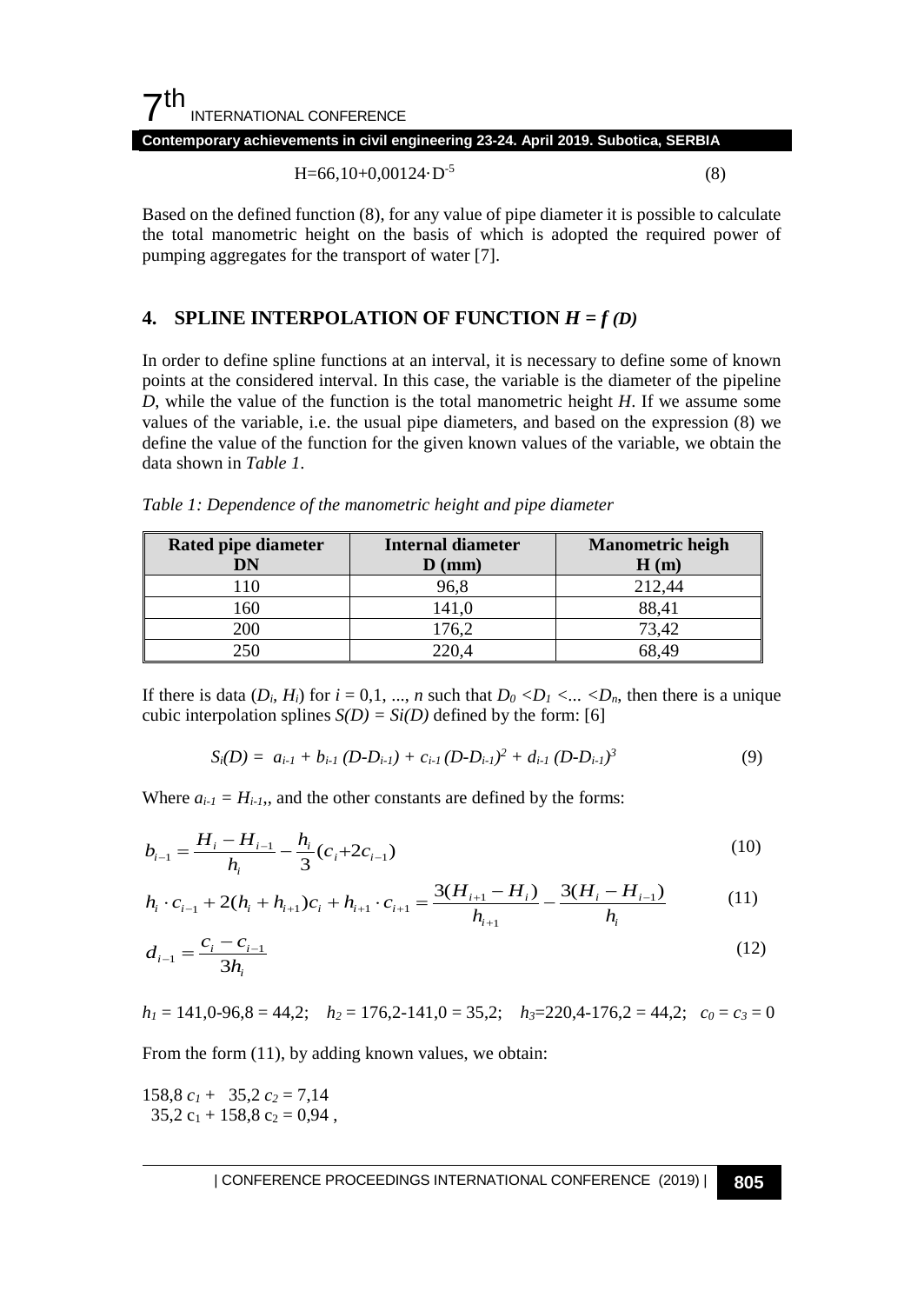#### **Савремена достигнућа у грађевинарству 23-24. април 2019. Суботица, СРБИЈА**

and by solving the above-described linear equations system we obtain the coefficients:

 $c_1 = 0.044$  i  $c_2 = 0.0042$ ,

and by solving the above-described linear equations system we obtain the coefficients:

 $b_0 = -2{,}16;$   $b_1 = -1{,}508;$   $b_2 = -1{,}764,$ 

and from the form (12) we get the values of the coefficients:

$$
d_0 = 0,00033;
$$
  $d_1 = -0,000376;$   $d_2 = -0,0000317$ 

By adding the calculated values of the coefficients to the form (9), we obtain a family of functions *S(D)* defined by the form:

$$
S(D) = \begin{cases} 3,46 \cdot 10^4 \cdot D^3 - 0,10 \cdot D^2 + 6,25 \cdot D + 235,5 & D = (96,8;141) \\ -4,75 \cdot 10^4 \cdot D^3 + 0,25 \cdot D^2 - 42,72 \cdot D + 2537,1 & D = (141;176,2) \\ 3,20 \cdot 10^5 \cdot D^3 - 0,02 \cdot D^2 + 4,48 \cdot D - 235,3 & D = (176,2;220,4) \end{cases}
$$

Using the spline interpolation, it is formed a family of functions *S(D)*. Each function *S(D) is* defined by third-order polynomials, which are defined at individual intervals. The interpolated spline function is shown in red (*Figure 1*). In the same diagram, the real, explicitly expressed function  $H = f(D)$  is also shown in blue. It is possible to estimate their matching from the picture.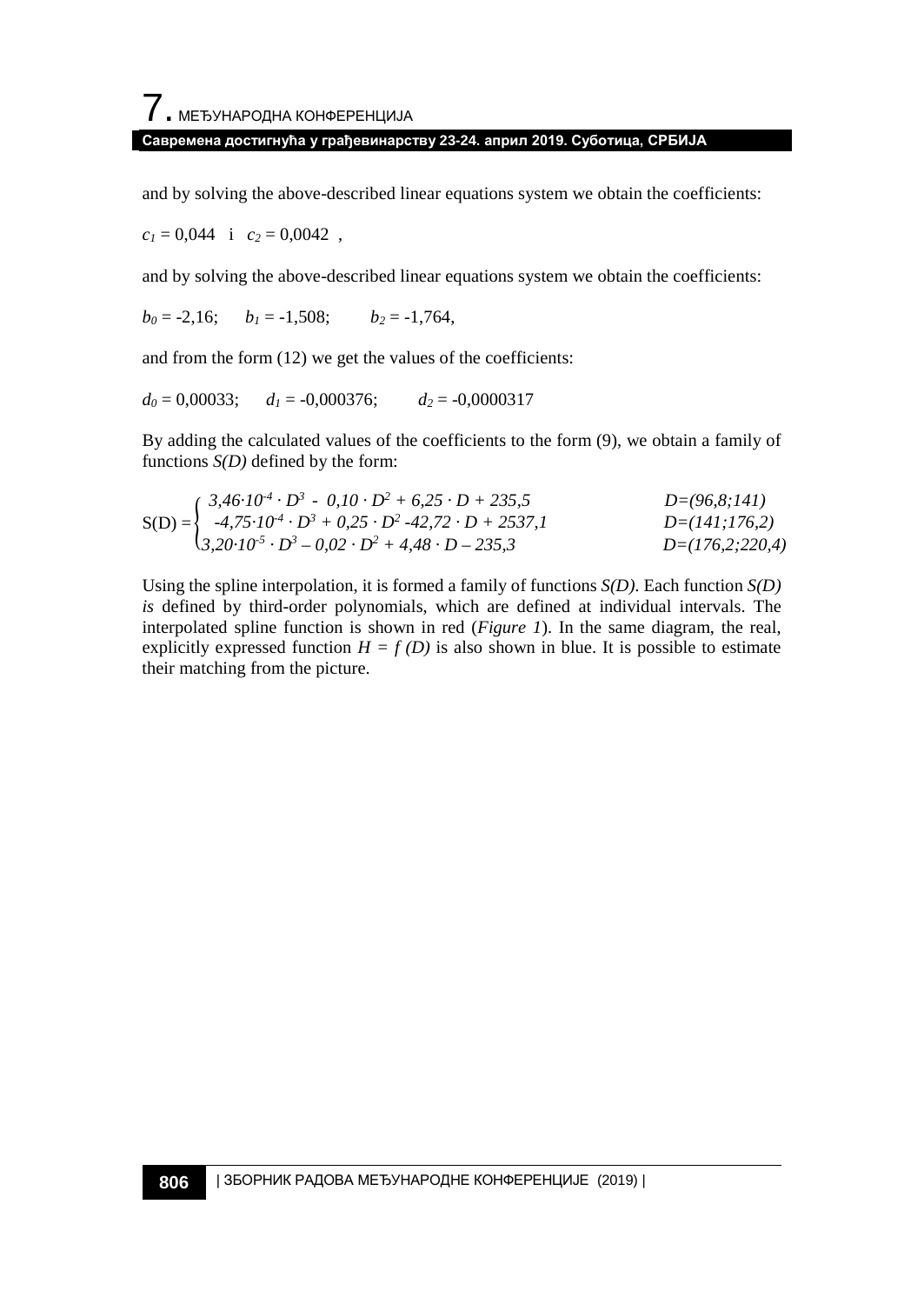

*Figure 1: The explicit and interpolated function*  $H = f(D)$ 

#### **5. CONCLUSIONS**

In the planning and construction of water supply systems, considerable attention should be paid to the rationalization of all elements of the system in order to achieve optimum solution from a technical and economic aspect.

When we talk about the sections of the pressure pipeline within the water supply system, one of the key parameters is the adoption of an optimal pipeline diameter. It is known that by reducing the diameter of the pipe, the speed of water flow increases and, consequently, the losses of pressure, which leads to an increase in the cost of pumping water (higher manometer height). The limit of the speed of water in the pipes as well as the initial costs of building the system must certainly be introduced here.

In this paper, using the known forms in hydraulics, the functional dependence of the overall manometric height and pipe diameter for the pushed pipeline section is defined, which is shown in the form  $(8)$ . Also, for the values of variable D (pipeline diameter), the corresponding values of the total pressure are calculated (Table 1). Based on the data in Table 1, a numerically calculated and constructed spline function is also defined, which also approaches the relationship between the pressure and the diameter of the pipe.